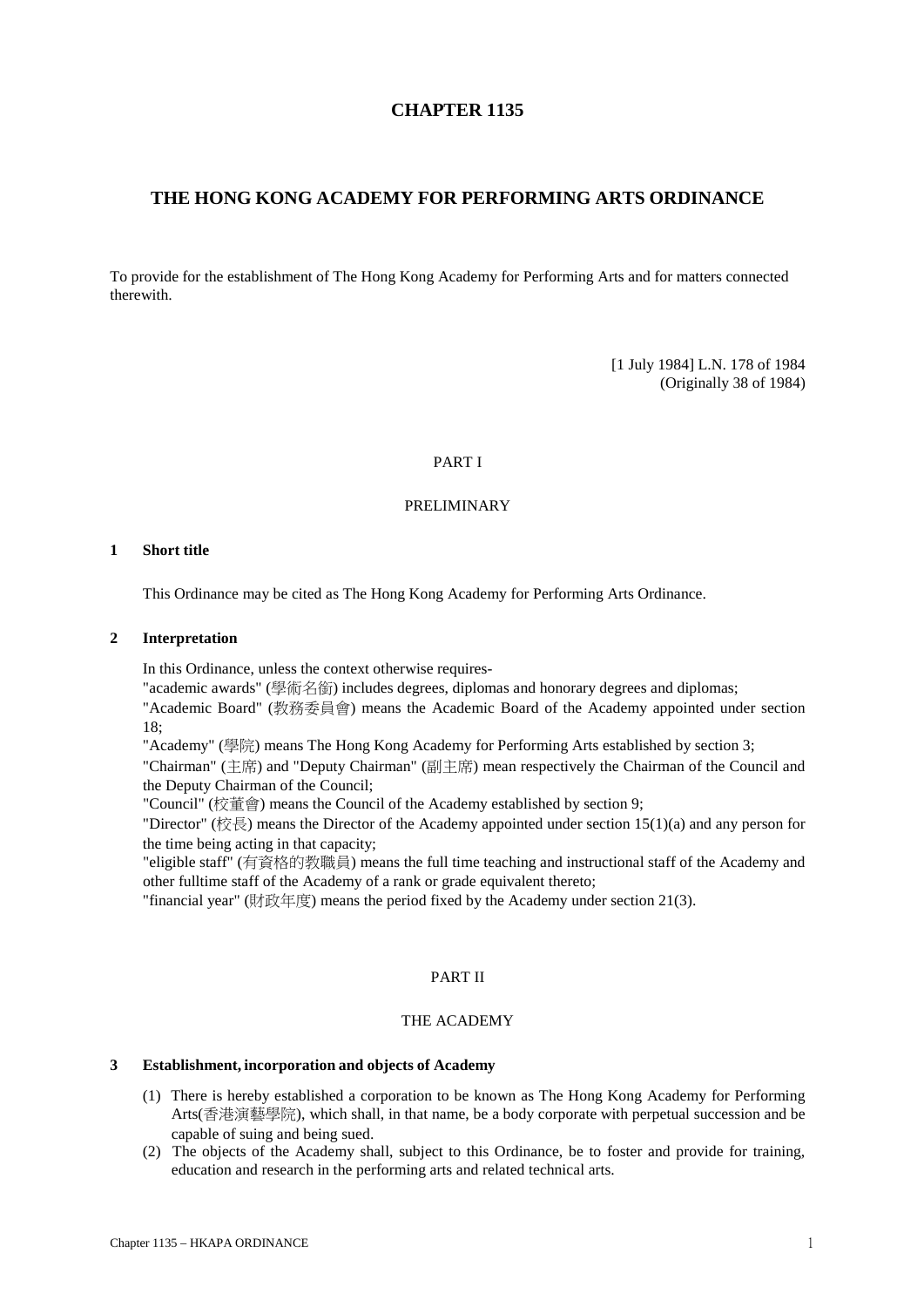# **4 President and Patrons**

### Remarks:

Adaptation amendments retroactively made - see 59 of 2000 s. 3

- (1) There shall be a President of the Academy.
- (2) The Chief Executive shall be the President of the Academy. (Amended 59 of 2000 s. 3)
- (3) The Academy may appoint such persons to be Patron of the Academy as it thinks fit.

#### **5 Seal of the Academy**

The Academy shall have a common seal, and the fixing of the seal shall be-

- (a) authorized or ratified by resolution of the Council; and
- (b) authenticated by the signature of any 2 members of the Council authorized by the Council, either generally or specially, to act for that purpose.

### **6 Documents of the Academy**

- (1) The Academy may make and execute any document in the performance or exercise of its functions or powers or in connection with any matter reasonably incidental to or consequential upon the performance or exercise of its functions or powers.
- (2) Any document purporting to be duly executed under the seal of the Academy shall be admitted in evidence and shall, unless the contrary is proved, be deemed to have been duly executed.

### **7 The powers of the Academy**

Subject to section 8, the Academy shall have power to do all such things as are necessary for, or incidental or conducive to or connected with the furtherance of its functions and may in particular, but without prejudice to the generality of the foregoing,-

- (a) acquire, take on lease, purchase, hold and enjoy property of any description for the purposes of the Academy and sell, let or otherwise dispose of or deal with the same in such manner and to such extent as the law would allow if the property were held by a natural person in the same interest;
- (b) enter into any contract;
- (c) erect, provide, equip, maintain, alter, remove, demolish, replace, enlarge, improve, keep in repair and regulate its buildings, premises, furniture and equipment;
- (d) set terms of remuneration and conditions of service for staff;
- (e) engage persons on a part time basis;
- (f) provide appropriate amenities (including residential accommodation and facilities for social activities and physical recreation) for its students and for persons in its service or employment;
- (g) receive and expend funds;
- (h) invest its funds in such manner and to such extent as it thinks necessary or expedient;
- (i) borrow money in such manner and on such security or terms as it thinks expedient;
- (j) apply for and receive any grant in aid for its functions on such conditions as it thinks fit;
- (k) engage any professional or expert person to advise it on any matter;
- (l) fix and collect fees and charges for courses of study;
- (m) fix and collect fees and charges and specify conditions for the use of the facilities and other services provided by it;
- (n) reduce, waive or refund fees and charges fixed in exercise of its powers under this section generally or in any particular case or class of case;
- (o) receive and solicit gifts, whether on trust or otherwise, and act as trustee of moneys or other property vested in it on trust;
- (p) print, reproduce, or publish or arrange for the printing, reproduction or publishing of any manuscript, book, play, music, script, programme, poster, advertisement or other material including video and audio material, as it deems expedient;
- (q) commission any play, script, composition, choreography or other work;
- (r) provide financial assistance, by way of grant or loan, to any person to enable or assist such person to receive education in the performing arts and related technical arts at the Academy or elsewhere;
- (s) organize, conduct and participate in events relating to the performing arts and related technical arts;
- (t) confer academic awards.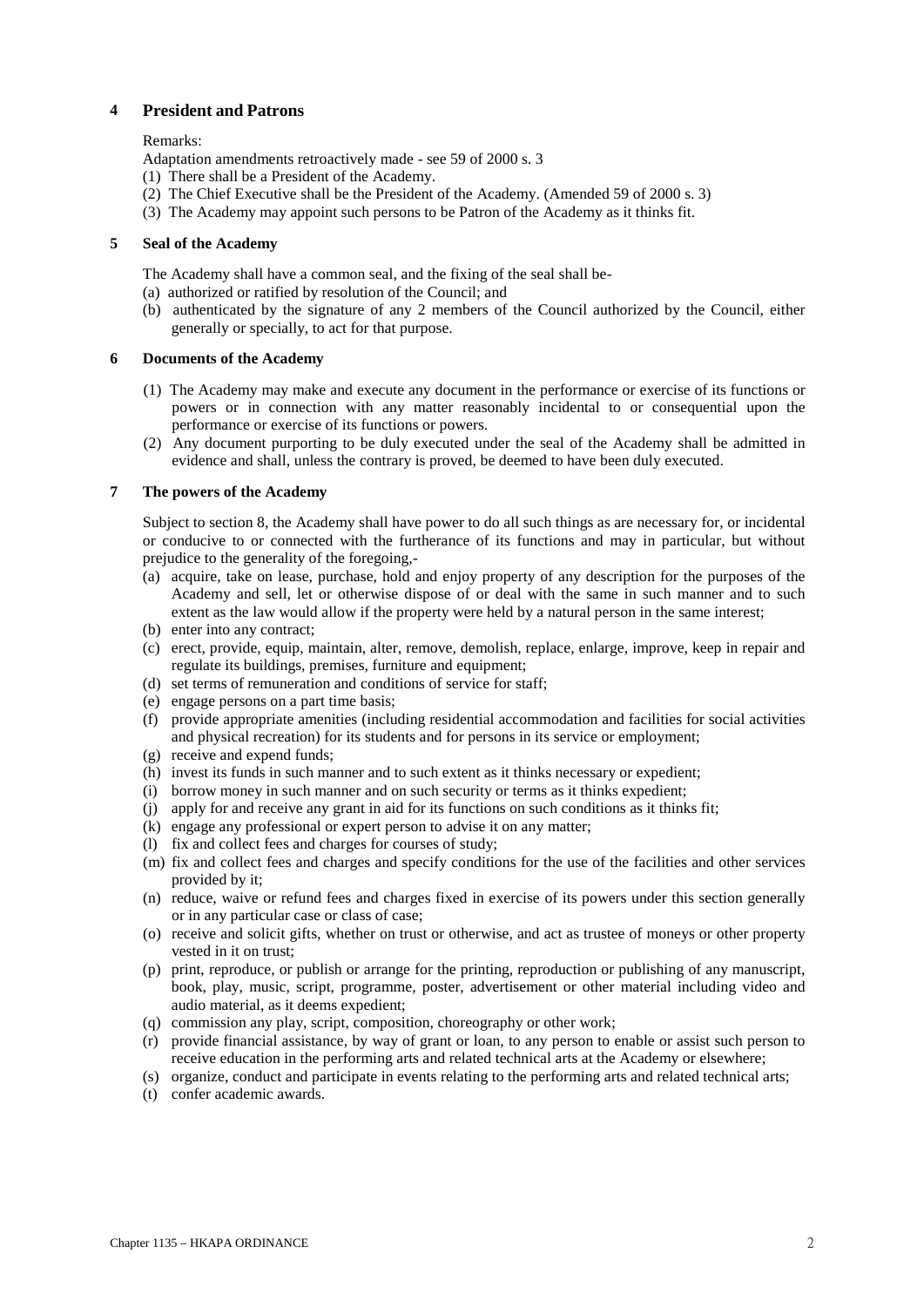### **8 Academy to be subject to the directions of the Chief Executive in Council**

### Remarks:

Adaptation amendments retroactively made - see 59 of 2000 s. 3

- (1) The Chief Executive in Council may give to the Academy such directions as he thinks fit with respect to the exercise of its powers or the performance of its functions under this Ordinance, either generally or in any particular case.
- (2) In the exercise of its powers and the performance of its functions under this Ordinance the Academy shall comply with any directions given by the Chief Executive in Council under subsection (1).
- (3) The Chief Executive in Council may delegate the powers conferred upon him by this section to a public officer.

(Amended 59 of 2000 s. 3)

## PART III

# THE COUNCIL

### **9 Establishment of the Council**

- (1) There is hereby established a Council to be known as the Council of The Hong Kong Academy for Performing Arts.
- (2) The Council shall be the governing and executive body of the Academy and, as such, may exercise all the powers conferred and shall perform all the duties imposed on the Academy by this Ordinance.

### **10 Membership of the Council**

### Remarks:

Adaptation amendments retroactively made - see 59 of 2000 s. 3

- (1) The following persons shall be members of the Council- (a) the Director ex officio;
	- (b) 2 persons elected by the eligible staff from among their number, in accordance with rules made under section 24, and appointed by the Chief Executive; and
	- (c) not more than 15 other persons appointed by the Chief Executive of whom not more than 6 shall be public officers.
- (2) (a) The Chief Executive shall appoint from the members of the Council appointed under subsection  $(1)(c)$ -
	- (i) 1 person as Chairman;
	- (ii) 1 person as Deputy Chairman; and
	- (iii) 1 person as Treasurer.
	- (b) The Deputy Chairman shall act as Chairman if the Chairman is absent from Hong Kong or is, for any other reason, unable to act as Chairman.
	- (c) If for any period both the Chairman and the Deputy Chairman are absent from Hong Kong or are, for any other reason, unable to perform the functions of their respective offices the members of the Council appointed under subsection  $(1)(c)$  may appoint one of their number to act as Chairman during that period.
- (3) (a) Every member of the Council who is a public officer shall hold office as such member at the discretion of the Chief Executive.
	- (b) Without prejudice to section 42 of the Interpretation and General Clauses Ordinance (Cap 1), a member of the Council, other than the Director or a public officer, shall be appointed for a period of 3 years or such lesser period as the Chief Executive may in any particular case appoint, but may from time to time be re-appointed.
	- (c) A member of the Council, other than the Director or a public officer, may at any time by notice in writing to the Chief Executive resign from the Council.
- (4) Upon the expiry of the appointment of any member of the Council, other than the Director, whether by effluxion of time or as a result of resignation or otherwise, the procedure for a new appointment, or re-appointment, as the case may be, shall be as if the position thus vacated were being filled for the first time.

(Amended 59 of 2000 s. 3)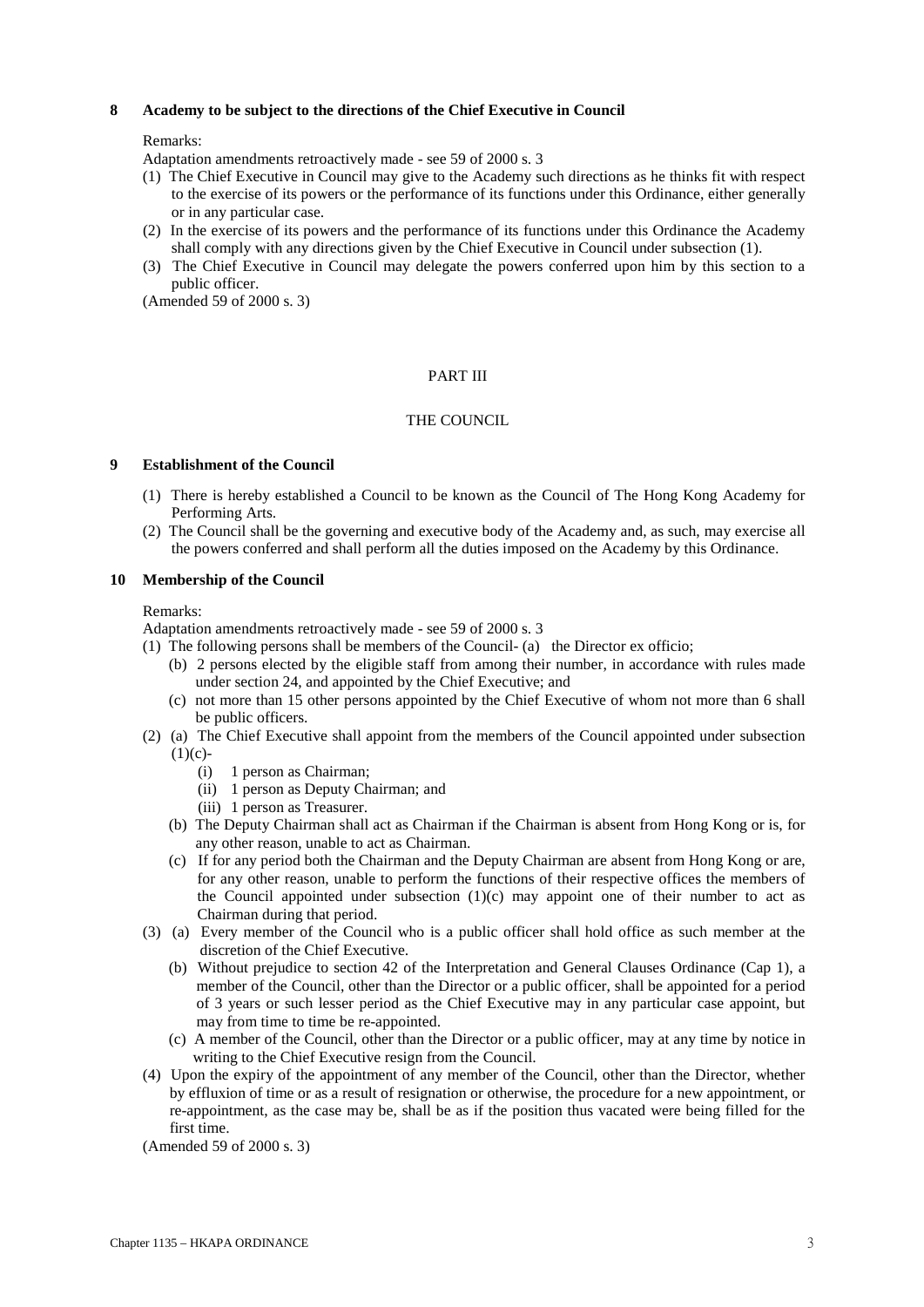### **11 Meetings and procedure of the Council**

- (1) Meetings of the Council shall be held at such times and places as the Chairman or person acting as Chairman may appoint.
- (2) 8 members of the Council shall form a quorum at a meeting of the Council.
- (3) Except as otherwise provided in section 15, any question before the Council at any meeting shall be decided by a majority of votes of the members of the Council present and voting thereon and in the event of an equality of votes the Chairman or person acting as Chairman shall have a casting vote in addition to his original vote.
- (4) (a) If a member of the Council has an interest in any matters to be considered at a meeting of the Council at which he is present, he shall as soon as possible after the commencement of the meeting state the fact and nature of the interest and shall, if required by the Council, withdraw while the matter is considered and in any case shall not vote thereon.
	- (b) In this subsection "interest" (利害關係) includes a pecuniary interest.
- (5) A meeting of the Council-
- (a) may be adjourned by the Chairman or person acting as Chairman; (b) shall be adjourned where the Council so resolves.
- (6) Subject to this Ordinance, the Council may determine its own procedure and may exclude from any meeting or any part thereof the Director or any member of the Council appointed under section  $10(1)(b)$  when in the opinion of the Chairman, or the person acting as Chairman, such exclusion is in the best interest of the Academy.

#### **12 Transaction of business by circulation of papers**

The Council may transact any of its business by circulation of papers, and a resolution in writing which is approved in writing by a majority of the members of the Council shall be as valid and effectual as if it had been passed at a meeting of the Council.

### **13 Appointment and functions of committees**

- (1) The Council may create and appoint the members of such committees for any general or special purposes as it thinks fit and any such committee may consist partly of persons who are not members of the Council.
- (2) The chairman of any committee appointed under subsection (1) shall be appointed by the Council from among the members of the Council.
- (3) Subject to the directions of the Council, each committee may determine its own procedure at its meetings.

#### **14 Power of Council to delegate to a committee or the Chairman**

- (1) Subject to subsection (2), the Council may by resolution, with or without restrictions or conditions as it thinks fit, delegate in writing any of its powers and duties to-
	- (a) any committee created under section 13(1);
	- (b) the Chairman.
- (2) Save as otherwise provided for in this Ordinance the Council shall not delegate the power to-
	- (a) approve the programme and estimates required to be submitted under section 20;
	- (b) authorize the submission of the statements and reports required to be submitted under section 23(1); (c) make rules under section 24;
	- (d) make by-laws under section 25.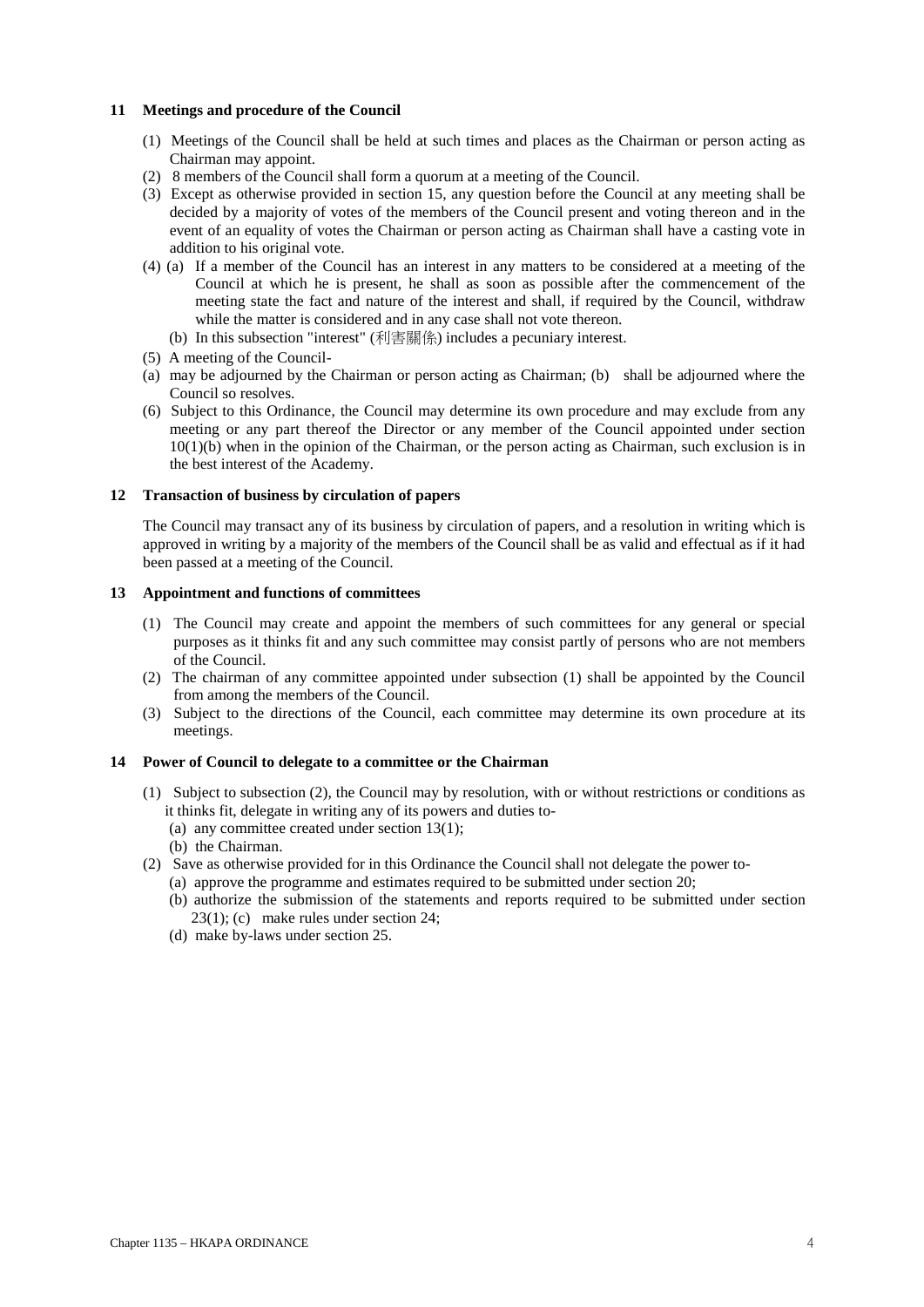### PART IV

### DIRECTOR AND STAFF

#### **15 Appointment of Director and other staff**

- (1) The Academy shall-
	- (a) in accordance with subsection (2), appoint a Director who shall be responsible to the Council and in whom shall be vested the management, conduct and administration of the Academy, the maintenance of academic standards and the discipline of students thereof;
	- (b) appoint such other persons to be employees of the Academy as it may consider expedient.
- (2) The Director shall be appointed by resolution passed by the votes of not less than 9 members of the Council.
- (3) The Director may be removed from office by resolution passed by the votes of not less than 9 members of the Council on the ground of his mis-conduct, incompetence or inefficiency or for other good cause.
- (4) If for any period the Director is unable by reason of absence from Hong Kong or incapacity to perform the functions of his office or if for any period the office is vacant, the Academy may appoint a person to act as Director during that period.
- (5) In this section "members of the Council" ( 校董會成員) does not include members of the Council appointed under section 10(1)(b).

#### **16 Power of the Council to delegate to the Director**

- (1) Subject to subsection (2), the Council may by resolution, with or without restrictions or conditions as it thinks fit, delegate in writing to the Director any of its powers and duties.
- (2) The Council shall not delegate to the Director the power to-
	- (a) approve the programme and estimates required to be submitted under section 20;
	- (b) authorize the submission of the statements and reports required to be submitted under section 23(1);
	- (c) make rules under section 24;
	- (d) make by-laws under section 25;
	- (e) appoint an acting Director.

#### **17 Power of the Director to delegate**

- (1) Subject to subsection (2), the Director may in writing, with or without restrictions or conditions as he thinks fit, delegate to such person or committee of persons as he thinks fit, his powers and duties, including any power or duty of the Council delegated to him under section 16.
- (2) The power conferred by this section on the Director to delegate any power or duty of the Council delegated to him under section 16, and the exercise by any person or committee of persons of any such power or duty delegated by the Director under this section, shall be subject to any restriction or condition imposed by the Council in respect of the Director's exercise thereof under section 16.

### PART V

### ACADEMIC BOARD

#### **18 Academic Board of the Academy**

- (1) There shall be an Academic Board of the Academy. (2) The Academic Board shall consist of- (a) the Director, who shall be Chairman;
	- (b) such other persons as may be appointed by the Council.
- (3) The appointment of persons under subsection (2)(b) shall be in accordance with rules made under section 24.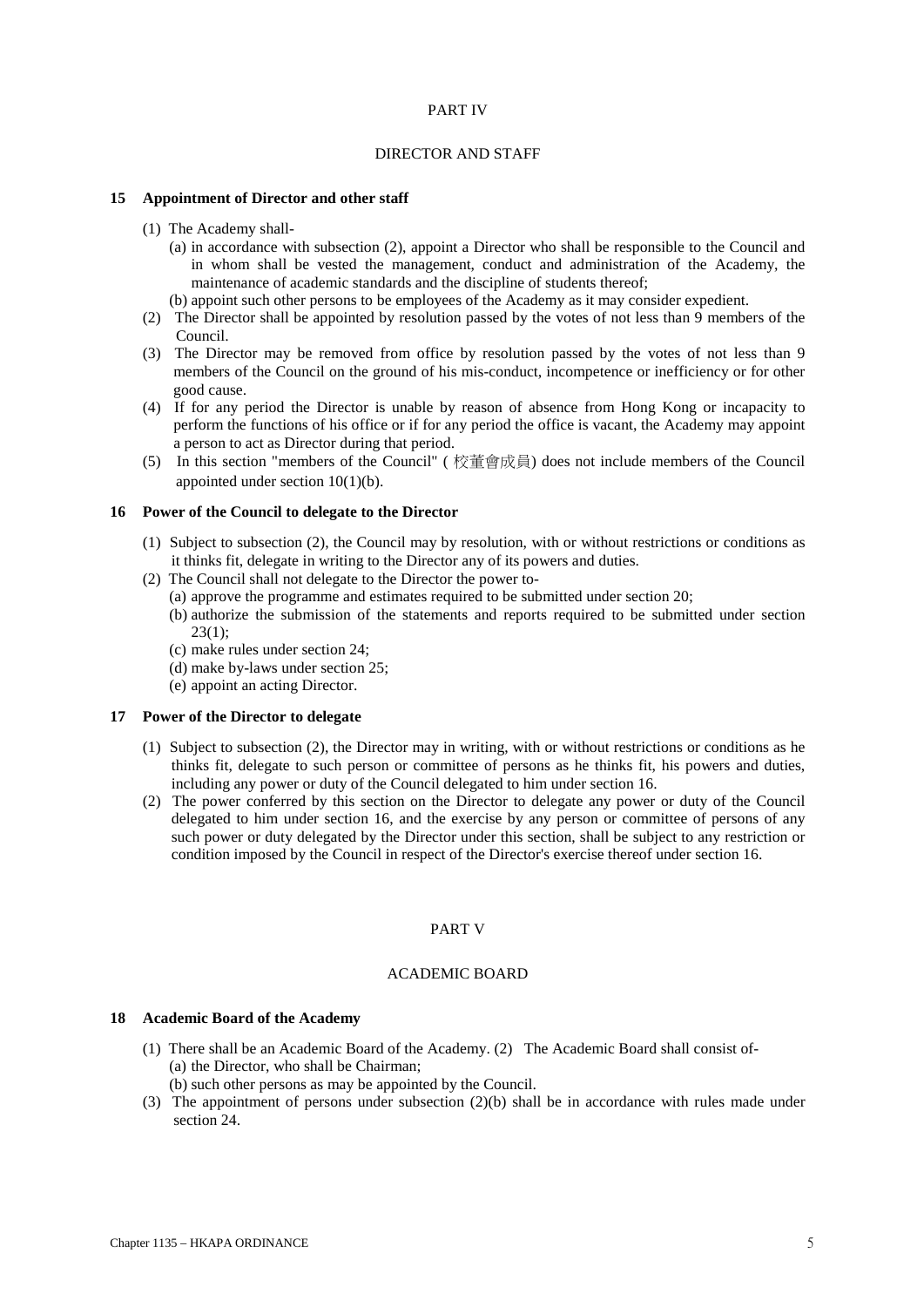### **19 Powers of the Academic Board**

- (1) The Academic Board shall, subject to this Ordinance, have the power and duty to-
	- (a) review and develop the academic programmes of the Academy;
	- (b) direct and regulate the training, education and research conducted in the Academy;
	- (c) regulate the admission of persons to approved courses of study in the Academy and their attendance at such courses;
	- (d) regulate the examinations leading to the conferment of academic awards of the Academy;
	- (e) provide for the welfare and discipline of students;
	- (f) advise the Council on any matter which may be referred to it by the Council;
	- (g) recommend the conferment of academic awards (other than honorary awards); and
	- (h) determine its own procedure.
- (2) The Academic Board may make rules, not inconsistent with any rules made under section 24, for the better exercise and performance of its powers and duties under subsection (1).

# PART VI

# FINANCIAL ESTIMATES AND PROGRAMME

### **20 Programme and estimates**

#### Remarks:

Adaptation amendments retroactively made - see 59 of 2000 s. 3

The Academy shall submit to a person nominated by the Chief Executive, at such time and in respect of such periods as the Chief Executive may direct, a programme of its proposed activities and estimates of its income and expenditure.

(Amended 59 of 2000 s. 3)

#### **21 Accounts**

#### Remarks:

Adaptation amendments retroactively made - see 59 of 2000 s. 3

- (1) The Academy shall maintain proper accounts and records of all income and expenditure.
- (2) After the end of each financial year the Academy shall cause to be prepared statements of income and expenditure relating to the previous financial year and of the assets and liabilities of the Academy on the last day thereof.
- (3) The Academy may, from time to time, with the prior approval of the Chief Executive, fix a period to be the financial year of the Academy.

(Amended 59 of 2000 s. 3)

## **22 Auditors**

- (1) The Academy shall appoint an auditor who shall be entitled at any time-
	- (a) to have access to such books of account, vouchers and other records of the Academy; and (b) to require such information and explanation, as he considers necessary to discharge his functions.
- (2) The auditor shall audit the statements prepared under section 21(2) and shall report thereon to the Academy.

# **<sup>23</sup> Statements and reports to be submitted to the Chief Executive and laid on table of Legislative Council**

Remarks:

Adaptation amendments retroactively made - see 59 of 2000 s. 3

- (1) The Academy shall, not later than 6 months after the end of each financial year, or by such later date as the Chief Executive may allow in any particular year, submit to the Chief Executive a report on the activities of the Academy and copies of the statements prepared under section  $21(2)$  and of the report made under section 22(2).
- (2) The Chief Executive shall cause the reports and statements received by him under subsection (1) to be laid on the table of the Legislative Council not later than 3 months after their receipt.

(Amended 59 of 2000 s. 3)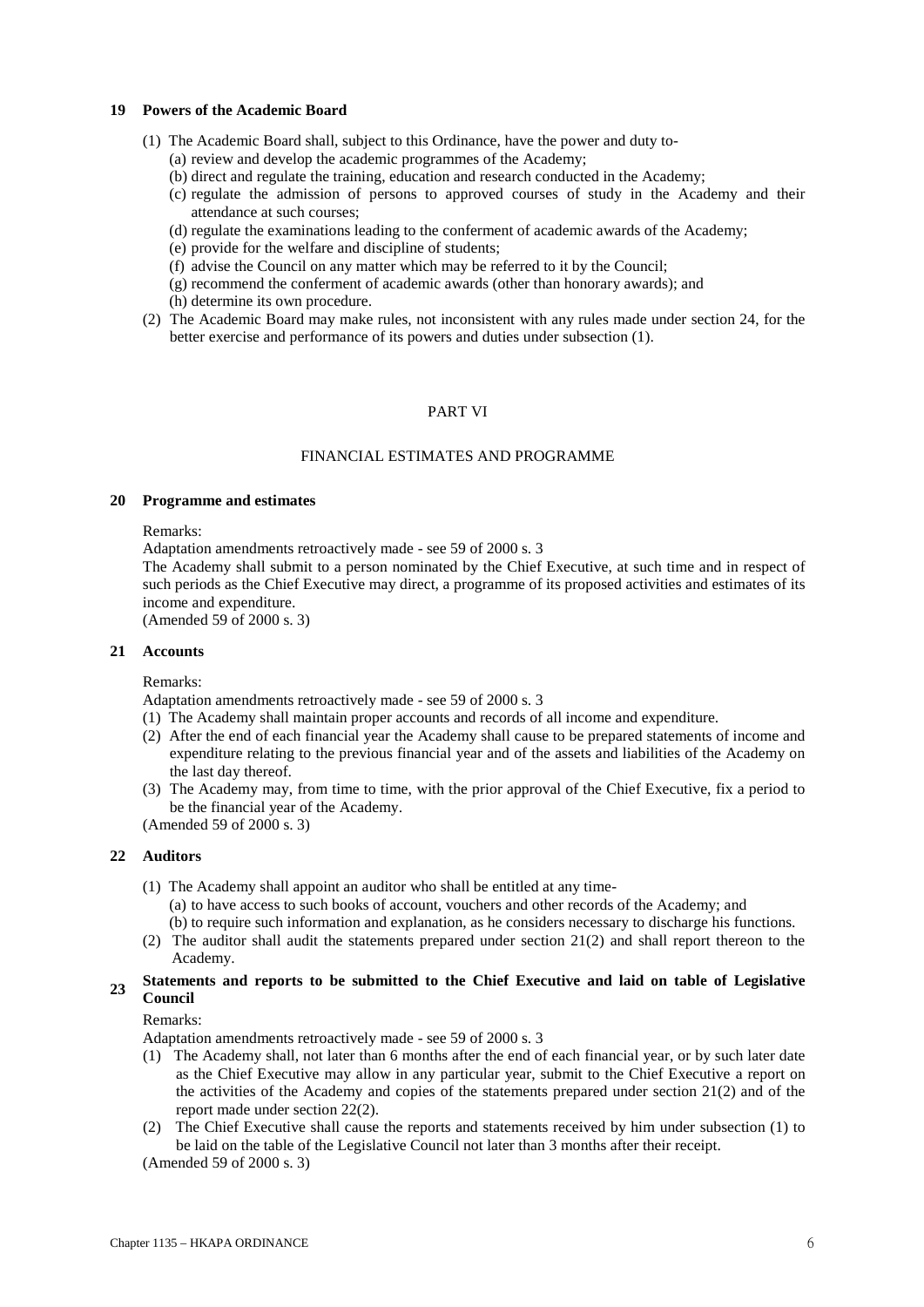## PART VII

### GENERAL

#### **24 Power of Academy to make rules**

The Academy may make rules for the better carrying out of the provisions of this Ordinance and in particular, but without prejudice to the generality of the foregoing may, by such rules, provide for the- (a) appointment of persons as members of the Academic Board and the quorum of the Academic Board; (b) powers, functions and duties of any committee created under section 13;

- (c) quorum and the regulation of the proceedings of any committee created under section 13;
- (d) discipline of persons in the employment of the Academy;
- (e) conferment of academic awards; and
- (f) holding and conduct of elections for electing representatives of the eligible staff for appointment to the Council under section 10(1)(b).

### **25 By-laws**

- (1) The Academy may, under its common seal, make by-laws not inconsistent with this Ordinance for all or any of the following purposes-
	- (a) the management and control, including the closing or partial closing, of the premises;
	- (b) the fixing of the times or occasions during which the premises or any part thereof may be open to any class of persons;
	- (c) the regulation of the conduct of persons in or on the premises or any part thereof and for the arrest, detention and removal therefrom of any person who infringes any of the provisions of any by-law made pursuant to this section;
	- (d) the control (including prohibition) of trading, advertising or the erection of structures in or on the premises; the removal, storage and sale of any trading, advertising or construction materials that are brought into or remain in or on the premises in contravention of any by-law made under this section; the recovery of any costs incurred in respect of such removal, storage and sale; and the forfeiture of the proceeds of such sale;
	- (e) the general regulation and management of the premises and of any facility, equipment or fitting provided therein.
- (2) Any by-law made under this section may provide that a contravention of specified provisions thereof shall be an offence and may prescribe penalties therefor not exceeding a fine of \$2000 and imprisonment for 3 months.
- (3) Without prejudice to any Ordinance relating to the prosecution of criminal offences or to the powers of the Secretary for Justice in relation to the prosecution of criminal offences, prosecutions under any by-law made under this section may be brought in the name of the Academy. (Amended L.N. 362 of 1997)
- (4) In this section "premises" (處所) means any premises or land of the Academy.

### **26 Unauthorized use of title of Academy**

- (1) No person shall incorporate or form, or be a director, office bearer or organizer of, work in connection with, or be a member of, any company, body corporate, firm or organization which, without the written authority of the Academy-
- (a) purports or holds itself out to be-
	- (i) the Academy or any branch or part thereof; or
	- (ii) connected or associated with the Academy in any manner whatsoever; or
- (b) uses the title "The Hong Kong Academy for Performing Arts" or "香港演藝學院" or a title in any language which so closely resembles the title "The Hong Kong Academy for Performing Arts" or "香 港演藝學院" as to be capable of deceiving or misleading any person into believing that the company, body corporate, firm or organization is-
	- (i) the Academy or any branch or part thereof; or
	- (ii) connected or associated with the Academy in any manner whatsoever.
- (2) Any person who contravenes subsection (1) commits an offence and is liable to a fine of \$10000.